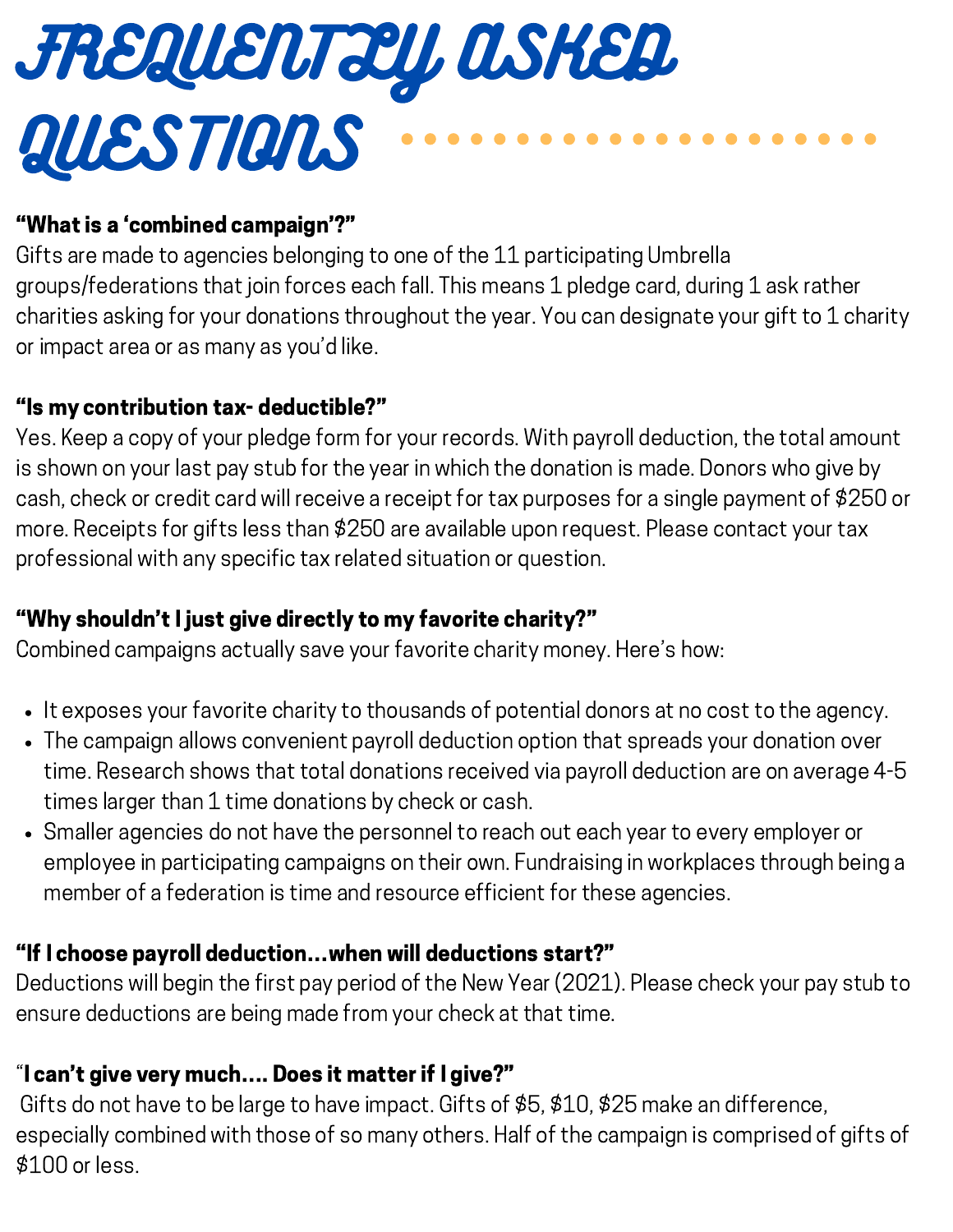### "My paycheck is smaller than in the past. Why should I give?"

Most employees find themselves in the same difficult situation, however… there are many good reasons to give BECAUSE of this: The need has never been greater. Because of the continually increasing costs of basic needs, these necessities become even further out of reach for some. Those of us that have those basic needs reliability and securely covered have an opportunity to make sure every member of our community has the same.

### "I've never used these services and never will, so why should I give?"

Even if you or no one you know has or ever will use a service provided by one of the hundreds of charities, we believe that when all members of our community have what they need to live their best life- we all benefit by being part of a stronger, healthier place to live; and that the quality of life for everyone in the community is improved. Hopefully you will never need many of the services- but no individual, regardless of current circumstance, is immune or protected from unplanned life events: illness, accidents, or naturals disasters. When these events happen- the charities participating in this campaign will be there to help…. but only if we make sure they are supported and can continue their missions to help those in need in the future. You may also notice that many of the supported charities are not dealing solely with responding to basic or emergency needs- but are rooted in educational, environmental or cultural causes that are critical components to ensuring a good quality of life which can be enjoyed by all of us who call the Milwaukee area home.

#### "I want my money to go to programs, not to administrative overhead."

We understand that you want as much of your donation to go to your chosen causes as possible. Like any business, nonprofits must invest money in order to operate. Examples of administrative overhead include staff salaries, rent, materials, etc. While a charity's overhead/administrative percentage can give some insights into their operation, it is overall an inaccurate measurement of a charity's performance or effectiveness. If this is an important factor in who you choose to make your gift to- we try to make it easy for you to find this information. You can login to the online giving site and see the administrative percentage for each of the charities. The charity industry average accepted percentage is 30% or under for overhead. You will see that nearly all of the charities in this campaign are under this percentage.